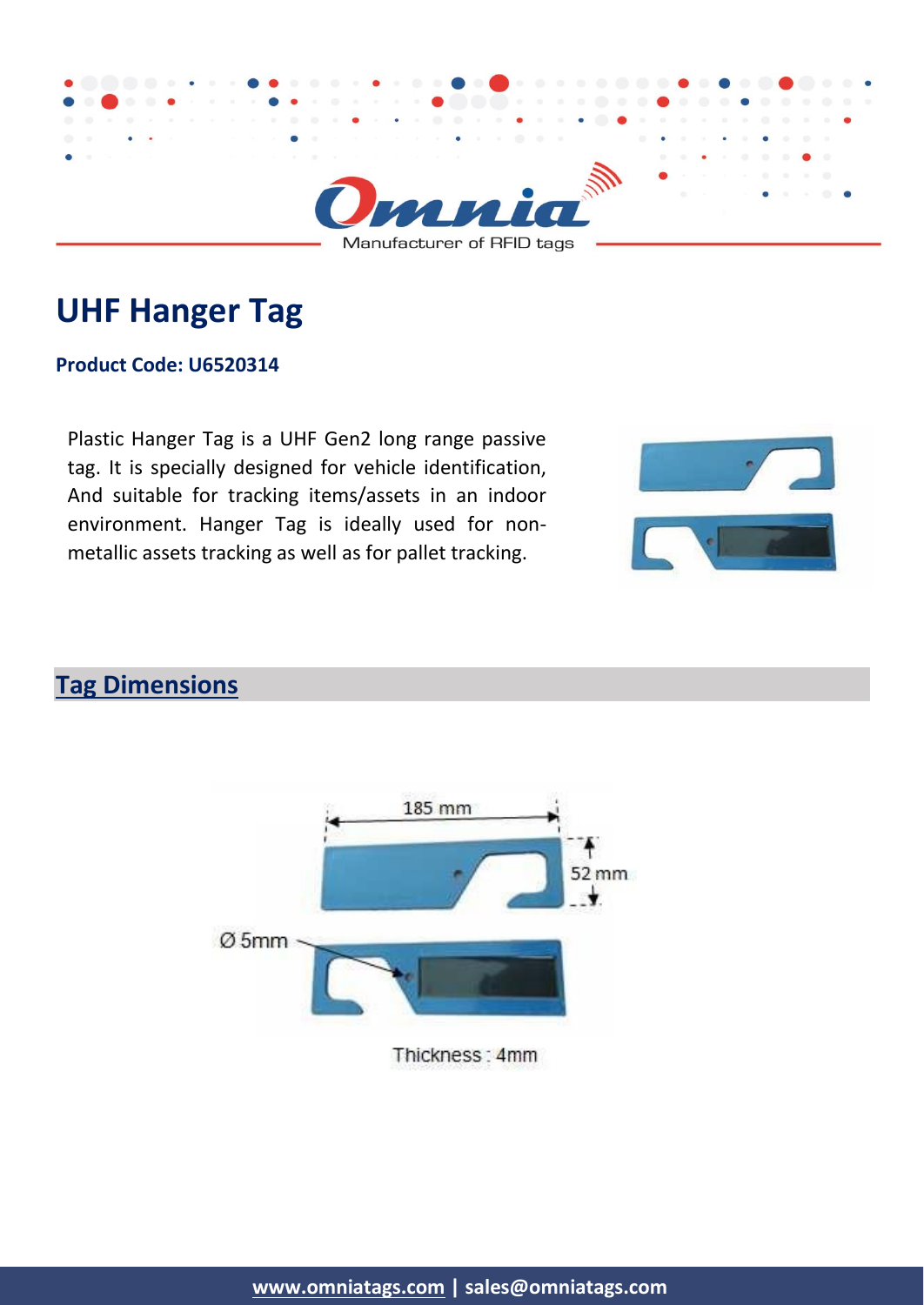| <b>Electrical Specifications</b>                           |                                                     |  |
|------------------------------------------------------------|-----------------------------------------------------|--|
|                                                            |                                                     |  |
| Air Interface Protocol                                     | ISO/IEC 18000-6C, EPC Global C1G2                   |  |
| <b>Operational Frequency</b>                               | $860 - 960$ MHz                                     |  |
| Chip**                                                     | Impinj Monza 4D                                     |  |
| <b>Memory Configuration</b>                                | EPC-96 bits, extendible up to 128 bits              |  |
|                                                            | TID - 96 bits unalterable unique                    |  |
|                                                            | User memory $-32$ bits                              |  |
|                                                            | Access password - 32 bits                           |  |
|                                                            | Kill password $-32$ bits                            |  |
| Read Range*                                                | Up to 12 meters on fixed reader with linear Antenna |  |
| Operating temperature                                      | -40 $^{\circ}$ C to +80 $^{\circ}$ C                |  |
| Storage temperature                                        | -40°C to +80°C                                      |  |
| Ingress protection rating                                  | <b>IP67</b>                                         |  |
| Attachment                                                 | Hook provided in tag itself                         |  |
| Applicable surface                                         | Plastic, Free air                                   |  |
| <b>Physical and Mechanical Specification</b>               |                                                     |  |
| <b>Dimensions</b>                                          | 185 x 52 x 4 ± 0.2 mm                               |  |
| Colour**                                                   | <b>Black</b>                                        |  |
| Weight                                                     | 32 <sub>g</sub>                                     |  |
| <b>Encasement</b>                                          | ABS High impact                                     |  |
| <b>Quality Assurance</b>                                   | 100% reader tested                                  |  |
| <b>Chemical Resistance</b>                                 |                                                     |  |
| Resistant to continuous exposure to salt water for 2 hours |                                                     |  |
| Resistant to continuous exposure to motor oil for 2 hours  |                                                     |  |
| Additionally, abrasion resistant against HCL and IPA       |                                                     |  |